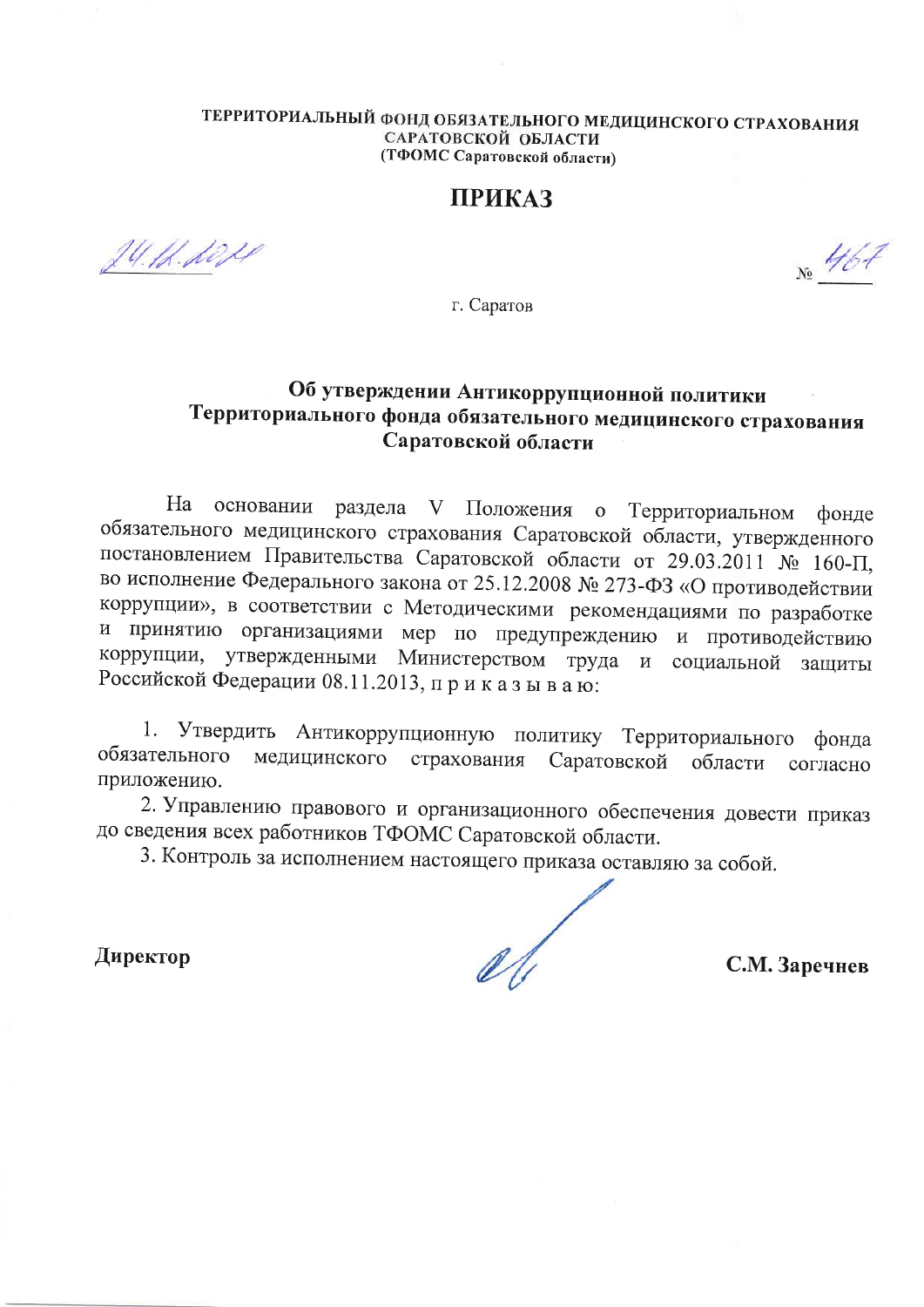Приложение **УТВЕРЖДЕНО** приказом ТФОМС Саратовской области OT 14 Holly No 46;

#### Антикоррупционная политика Территориального фонда обязательного медицинского страхования Саратовской области

#### 1. Общие положения.

1.1. Антикоррупционная политика ТФОМС Саратовской области разработана в соответствии с Конституцией Российской Федерации, Федеральным законом от 25.12.2008 № 273-ФЗ «О противодействии коррупции», иными нормативными правовыми актами, Методическими рекомендациями по разработке и принятию организациями мер по предупреждению и противодействию коррупции, утвержденных Министерством труда  $\overline{\mathbf{M}}$ социальной Российской защиты Федерации 08.11.2013.

 $1.2.$ Антикоррупционная политика представляет собой комплекс взаимосвязанных принципов и процедур, направленных на профилактику и пресечение коррупционных правонарушений  $\overline{B}$ деятельности ТФОМС Саратовской области.

## 2. Цели и задачи Антикоррупционной политики.

2.1. Основными целями внедрения в ТФОМС Саратовской области Антикоррупционной политики являются:

- минимизация риска вовлечения ТФОМС Саратовской области, его работников в коррупционную деятельность;

- формирование у работников ТФОМС Саратовской области независимо от занимаемой должности, контрагентов и иных лиц единообразного понимания политики ТФОМС Саратовской области о неприятии коррупции в любых формах и проявлениях;

обобщение и разъяснение основных требований законодательства Российской Федерации в области противодействия коррупции, применяемых в ТФОМС Саратовской области.

2.2. Для достижения поставленных целей устанавливаются следующие задачи внедрения Антикоррупционной политики в ТФОМС Саратовской области:

закрепление основных принципов антикоррупционной деятельности ТФОМС Саратовской области;

the # My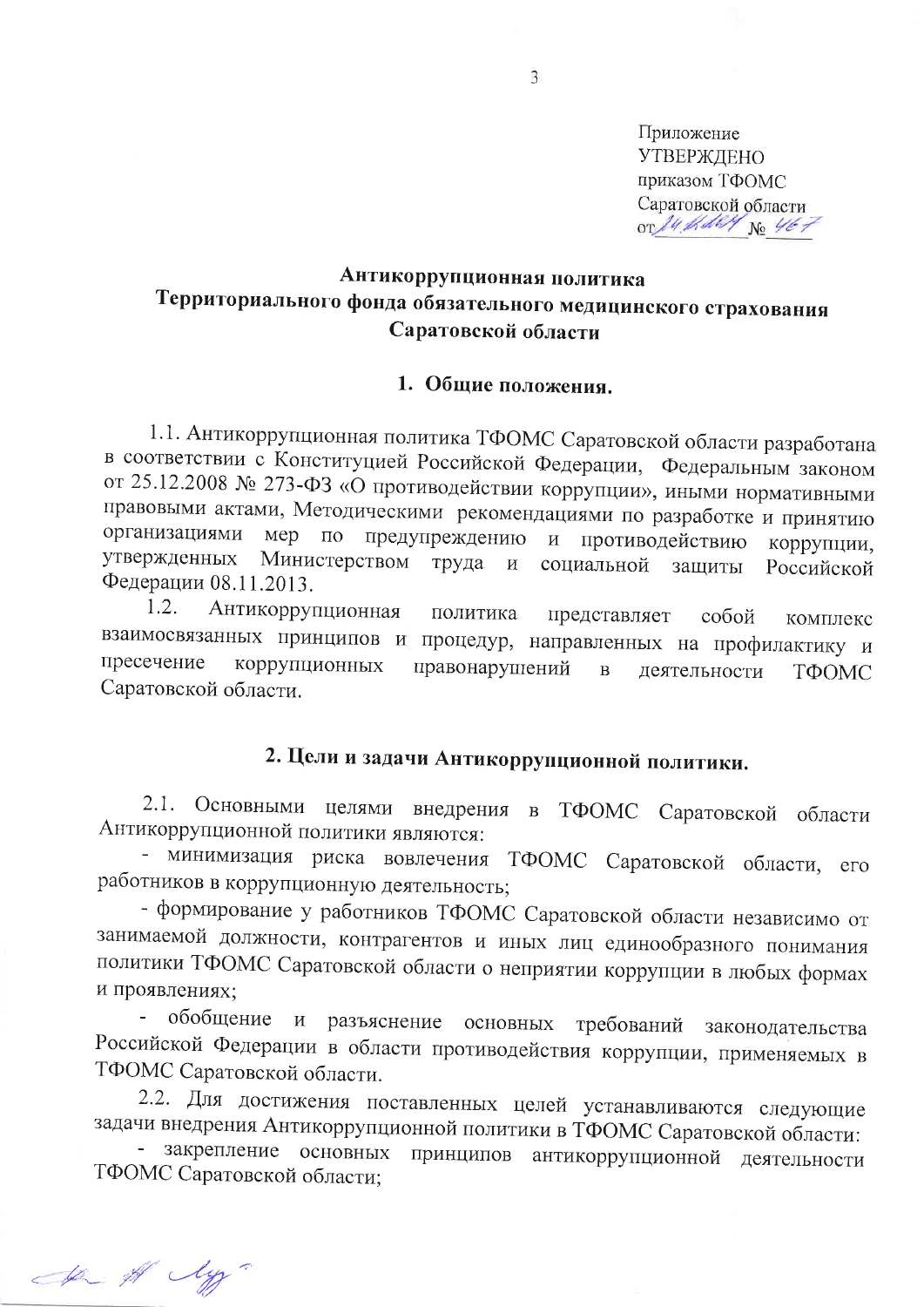- определение области применения Антикоррупционной политики и круга лиц, попадающих под ее действие;

- определение структурных подразделений и должностных лиц ТФОМС Саратовской области, ответственных за реализацию Антикоррупционной политики;

- определение и закрепление обязанностей работников ТФОМС Саратовской области, связанных с предупреждением и противодействием коррупции;

установление перечня реализуемых ТФОМС Саратовской области антикоррупционных мероприятий, стандартов и процедур и порядка их выполнения (применения);

- закрепление ответственности работников ТФОМС Саратовской области за несоблюдение требований Антикоррупционной политики.

### 3. Понятия и определения, используемые в Антикоррупционной политике.

настоящей Антикоррупционной политике применяются следующие B. понятия и определения:

Коррупция - злоупотребление служебным положением, дача взятки, получение взятки, злоупотребление полномочиями, коммерческий подкуп либо иное незаконное использование физическим лицом своего должностного положения вопреки законным интересам общества и государства в целях получения выгоды в виде денег, ценностей, иного имущества или услуг имущественного характера, иных имущественных прав для себя или для третьих лиц либо незаконное предоставление такой выгоды указанному лицу другими физическими лицами. Коррупцией также является совершение перечисленных деяний от имени или в интересах юридического лица.

Противодействие коррупции - деятельность федеральных органов государственной власти, органов государственной власти субъектов Российской органов местного самоуправления, Федерации, институтов гражданского общества, организаций и физических лиц в пределах их полномочий:

а) по предупреждению коррупции, в том числе по выявлению  $\boldsymbol{\mathit{M}}$ последующему устранению причин коррупции (профилактика коррупции);

 $\sigma$ )  $\Pi{\rm O}$ выявлению, предупреждению, пресечению, раскрытию  $\overline{M}$ расследованию коррупционных правонарушений (борьба с коррупцией);

в) по минимизации и (или) ликвидации последствий коррупционных правонарушений.

Предупреждение коррупции - деятельность ТФОМС Саратовской области, ee должностных работников, лиц направленная на формирование корпоративной культуры, создание организационной структуры, установление правил обеспечивающих процедур, недопущение коррупционных правонарушений.

Коррупционное правонарушение - противоправное виновное деяние или бездействие) за (действие которое законодательством установлена,

If My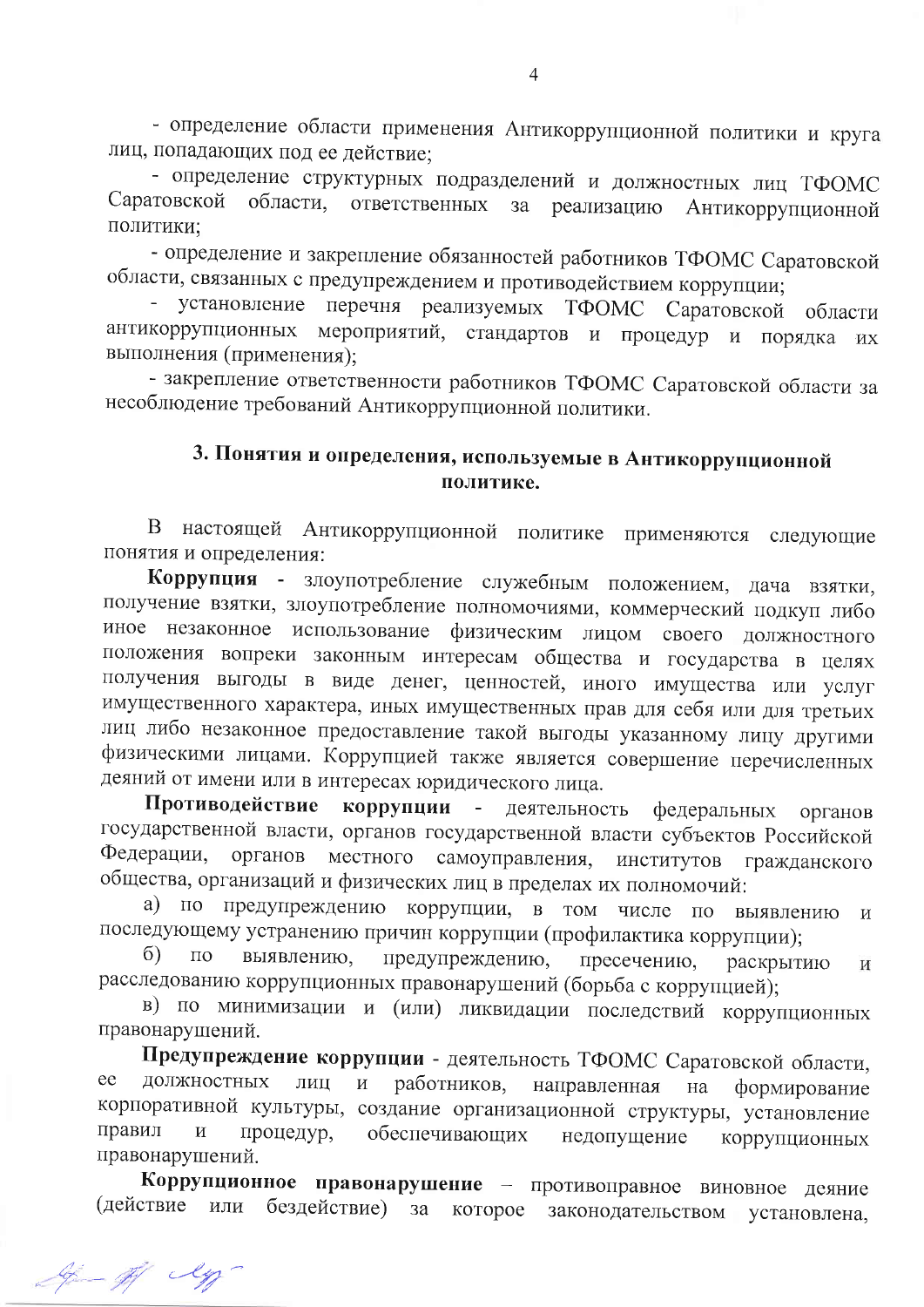гражданско-правовая, дисциплинарная, административная или уголовная ответственность.

Коррупционные риски риски совершения коррупционного правонарушения должностным лицом, работником, представителем ТФОМС Саратовской области или иным лицом, действующим от имени и/или в интересах ТФОМС Саратовской области.

Антикоррупционная политика ТФОМС Саратовской области - комплекс взаимосвязанных принципов, процедур конкретных мероприятий. направленных на профилактику и противодействие коррупции в Фонде.

Антикоррупционные обязательства обязательства ДОЛЖНОСТНОГО лица/работника/представителя/контрагента ТФОМС Саратовской области по соблюдению  $\mathbf{H}$ исполнению принципов, требований Антикоррупционной политики, в том числе обязанность не совершать коррупционные и иные правонарушения.

Антикоррупционный мониторинг сбор,  $\alpha \rightarrow \beta \gamma$ обобщение анализ  $\, {\rm M}$ реализуемых в ТФОМС Саратовской области мер в области предупреждения и противодействия коррупции, которые могут включать, в том числе, оценку эффективности таких мер; оценку и прогноз коррупционных факторов и сигналов; анализ и оценку данных, полученных в результате наблюдения; разработку прогнозов будущего состояния  $\overline{M}$ тенденций развития соответствующих мер.

Организация - юридическое лицо независимо от формы собственности, организационно-правовой формы и отраслевой принадлежности.

Контрагент - любое юридическое или физическое лицо, с которым ТФОМС Саратовской области вступает в договорные отношения, за исключением трудовых отношений.

Взятка - получение должностным лицом, иностранным должностным лицом либо должностным лицом публичной международной организации лично или через посредника денег, ценных бумаг, иного имущества либо в виде незаконных оказания emy услуг имущественного характера, предоставления иных имущественных прав за совершение действий (бездействие)  $\mathbf{B}$ пользу взяткодателя или представляемых им лиц, если такие действия (бездействие) входят в служебные полномочия должностного лица либо если оно в силу должностного положения может способствовать таким действиям (бездействию), а равно за общее покровительство или попустительство по службе.

Конфликт интересов - ситуация, при которой личная заинтересованность (прямая или косвенная) лица, замещающего должность, замещение которой предусматривает обязанность принимать меры  $\Pi{\rm O}$ предотвращению  $\overline{M}$ урегулированию конфликта интересов, влияет или может ПОВЛИЯТЬ на надлежащее, объективное и беспристрастное исполнение им должностных (служебных) обязанностей (осуществление полномочий).

Личная заинтересованность должностного лица (работника, представителя ТФОМС Саратовской области) - возможность получения доходов в виде денег, иного имущества, в том числе имущественных прав, услуг

Is af ly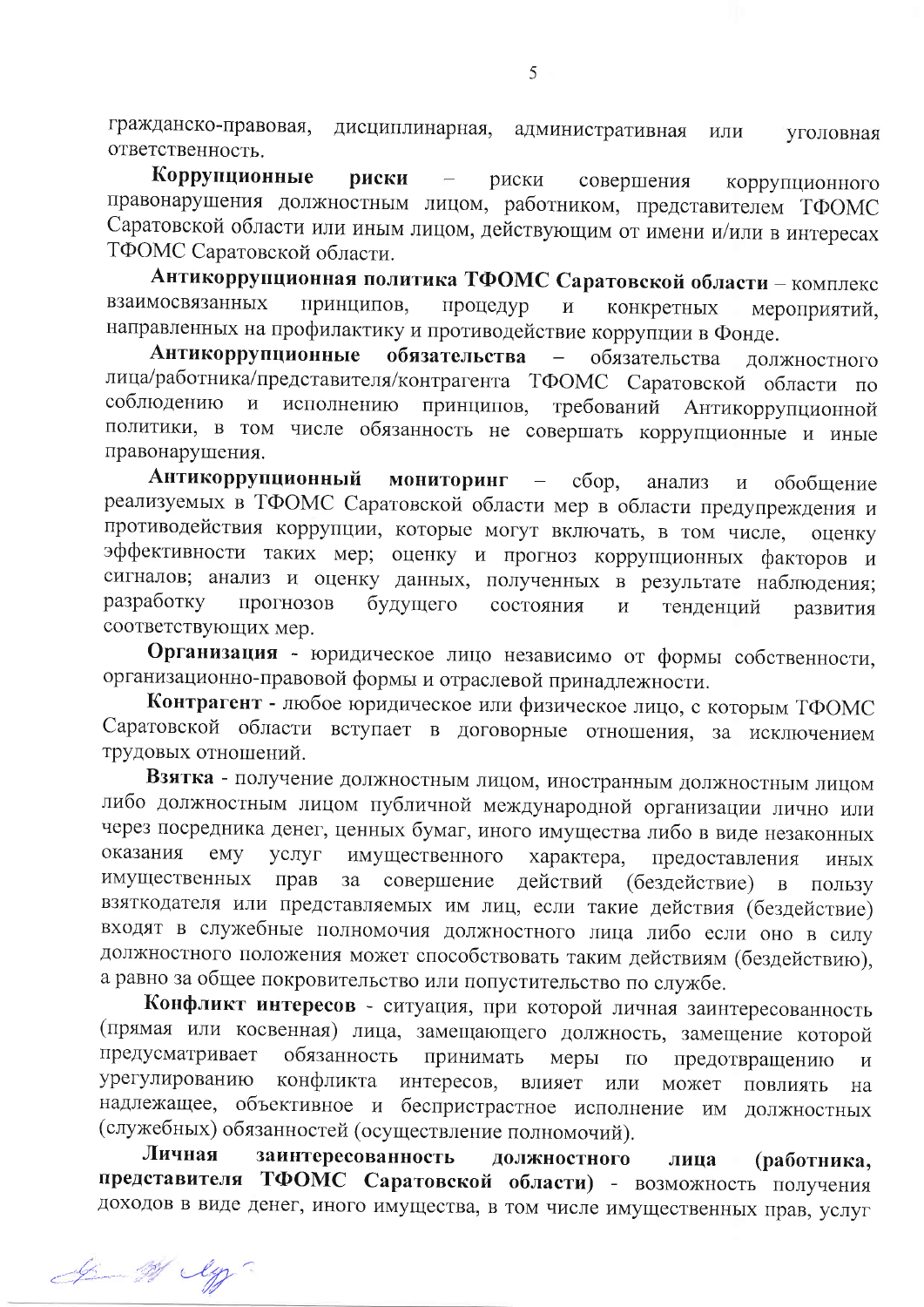имущественного характера, результатов выполненных работ или каких-либо выгод (преимуществ) должностным лицом/работником/представителем ТФОМС Саратовской области, и (или) состоящими с ним в близком родстве или свойстве лицами (родителями, супругами, детьми, братьями, сестрами, а также братьями, сестрами, родителями, детьми супругов  $\overline{M}$ супругами детей), гражданами организациями, или которыми  $\mathbf{C}$ должностное лицо/работник/представитель ТФОМС Саратовской области, и (или) лица, состоящие с ним в близком родстве или свойстве, связаны имущественными, корпоративными или иными близкими отношениями.

## 4. Основные принципы противодействия коррупции.

 $4.1.$ B соответствии статьей  $\rm{CO}$  $\mathfrak{Z}$ Федерального закона от 25.12.2008 № 273-ФЗ «О противодействии коррупции» противодействие коррупции в Российской Федерации основывается на следующих основных принципах:

- признание, обеспечение и защита основных прав и свобод человека и гражданина;

- законность:

- публичность и открытость деятельности государственных органов и органов местного самоуправления;

неотвратимость ответственности за совершение коррупционных правонарушений;

комплексное использование политических. организационных, информационно-пропагандистских, социально-экономических, правовых, специальных и иных мер;

- приоритетное применение мер по предупреждению коррупции;

- сотрудничество государства с институтами гражданского общества, международными организациями и физическими лицами.

4.2. Система мер противодействия коррупции в ТФОМС Саратовской области основывается также на следующих принципах:

- принцип соответствия Антикоррупционной политики ТФОМС Саратовской области действующему законодательству и общепринятым нормам: соответствие реализуемых антикоррупционных мероприятий Конституции Российской Федерации, заключенным Российской Федерацией международным договорам, Федеральному закону от 25.12.2008 № 273-ФЗ «О противодействии коррупции» и иным нормативным правовым актам, применяемым в ТФОМС Саратовской области;

- принцип личного примера руководства ТФОМС Саратовской области: руководство ТФОМС Саратовской области должно формировать этический

Af My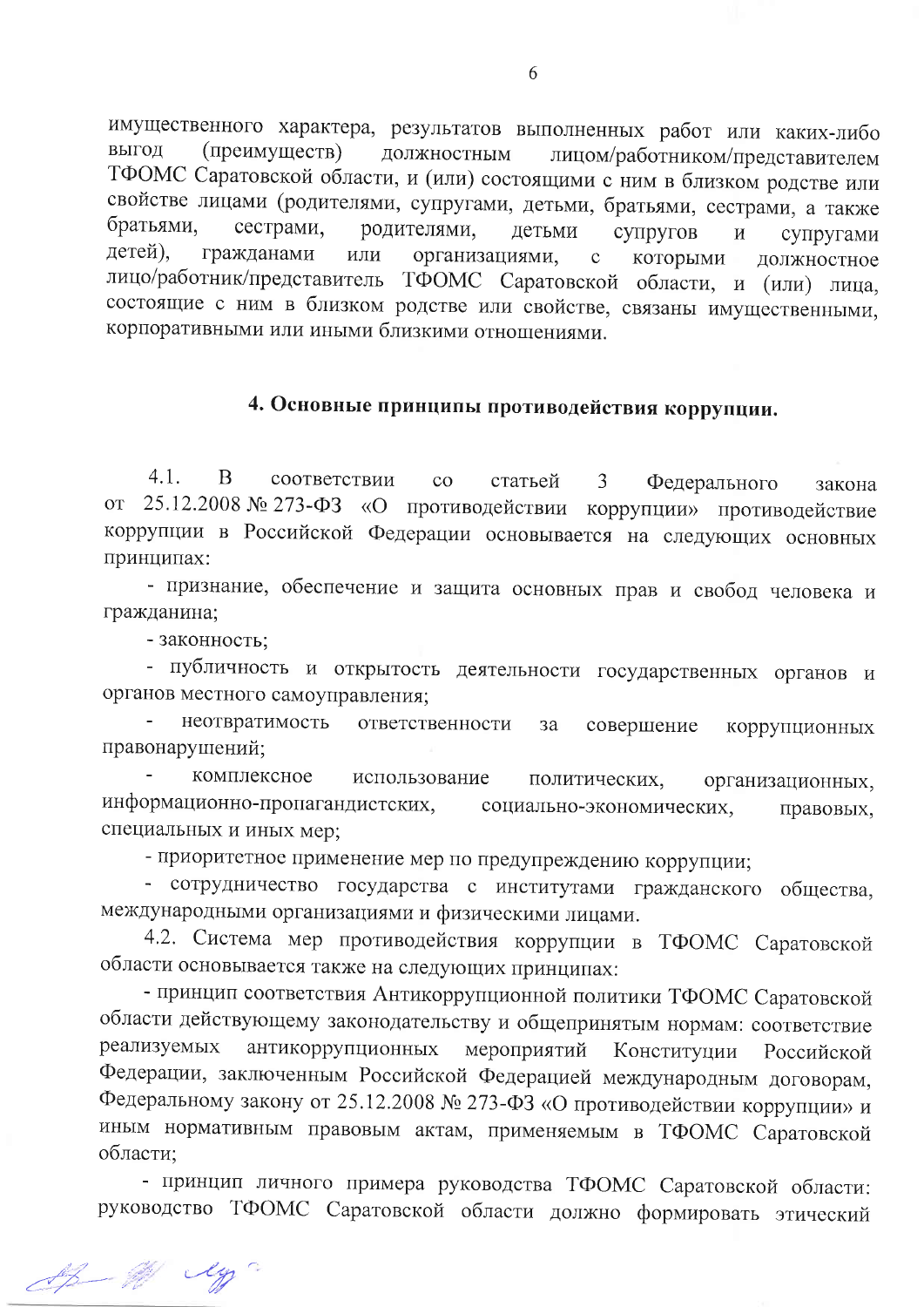стандарт непримиримого отношения к любым формам и проявлениям коррупции на всех уровнях, подавая пример своим поведением;

- принцип вовлеченности работников: активное участие работников ТФОМС Саратовской области независимо от должности в формировании и реализации антикоррупционных стандартов и процедур;

- принцип нулевой толерантности: неприятие в ТФОМС Саратовской области коррупции в любых формах и проявлениях;

- принцип соразмерности антикоррупционных процедур риску коррупции: разработка и выполнение комплекса мероприятий, позволяющих снизить вероятность вовлечения ТФОМС Саратовской области, его работников в коррупционную деятельность, осуществляется с учетом степени выявленного риска;

- принцип периодической оценки рисков: в ТФОМС Саратовской области на периодической основе осуществляется выявление и оценка коррупционных рисков, характерных для деятельности ТФОМС Саратовской области в целом и для отдельных ее подразделений в частности;

- принцип открытости: информирование населения о принятых в ТФОМС Саратовской области антикоррупционных стандартах ведения деятельности;

- принцип постоянного контроля и регулярного мониторинга: регулярное осуществление мониторинга эффективности внедренных антикоррупционных стандартов и процедур, а также контроля за их исполнением;

- принцип ответственности и неотвратимости наказания: неотвратимость наказания для работников ТФОМС Саратовской области вне зависимости от занимаемой должности, стажа работы и иных условий в случае совершения ими коррупционных правонарушений в связи с исполнением трудовых обязанностей.

#### 5. Область применения Антикоррупционной политики, круг лиц, попадающих под ее действие.

5.1. Основным кругом лиц, попадающих под действие Антикоррупционной политики, являются работники ТФОМС Саратовской области, находящиеся в трудовых отношениях с ТФОМС Саратовской области вне зависимости от занимаемой должности и выполняемых функций.

 $5.2.$ Положения настоящей Антикоррупционной ПОЛИТИКИ МОГУТ распространяться на иных физических и (или) юридических лиц, с которыми ТФОМС Саратовской области вступает в договорные отношения.

Ap us ly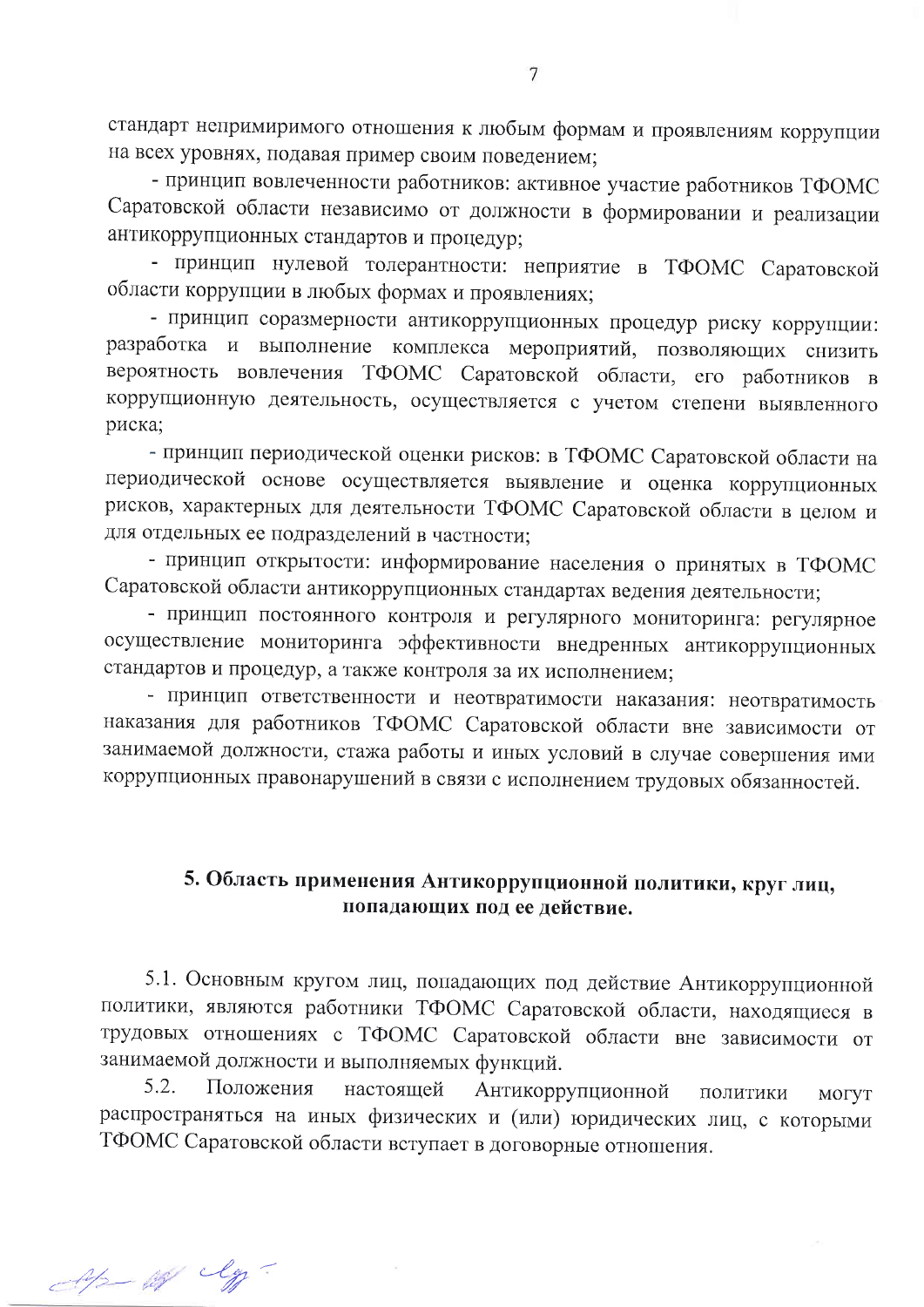### 6. Должностные лица организации, ответственные за реализацию антикоррупционной политики.

6.1. Структурное подразделение, ответственное за реализацию Антикоррупционной политики, определяется приказом ТФОМС Саратовской области.

6.2. Ответственным за реализацию Антикоррупционной политики является отдел правовой и кадровой работы управления правового и организационного обеспечения.

6.3. Основные полномочия структурного подразделения, ответственного за реализацию Антикоррупционной политики:

подготовка рекомендаций ДЛЯ принятия решений  $\Pi{\rm O}$ вопросам противодействия коррупции в ТФОМС Саратовской области;

- подготовка предложений, направленных на устранение причин и условий, порождающих риск возникновения коррупции в ТФОМС Саратовской области;

разработка и представление на утверждение директору ТФОМС Саратовской области проектов локальных актов, направленных на реализацию мер по предупреждению коррупции;

- проведение контрольных мероприятий, направленных на выявление коррупционных правонарушений работниками ТФОМС Саратовской области;

- организация проведения оценки коррупционных рисков;

- прием и рассмотрение сообщений о случаях склонения работников к совершению коррупционных правонарушений в интересах или от имени иной организации, а также о случаях совершения коррупционных правонарушений работниками, контрагентами организации или иными лицами;

- организация работы по приему и рассмотрению уведомлений о конфликте интересов;

- организация работы комиссии по соблюдению требований к служебному поведению сотрудников ТФОМС Саратовской области и урегулированию конфликта интересов;

- организация обучающих мероприятий по вопросам профилактики и противодействия коррупции и индивидуального консультирования работников;

- оказание содействия уполномоченным представителям контрольных (надзорных) и правоохранительных органов по вопросам предупреждения и противодействия коррупции;

оказание содействия уполномоченным представителям правоохранительных органов при проведении мероприятий по пресечению или расследованию коррупционных преступлений, включая оперативно-розыскные мероприятия;

- организация мероприятий по вопросам профилактики и противодействия коррупции;

A of y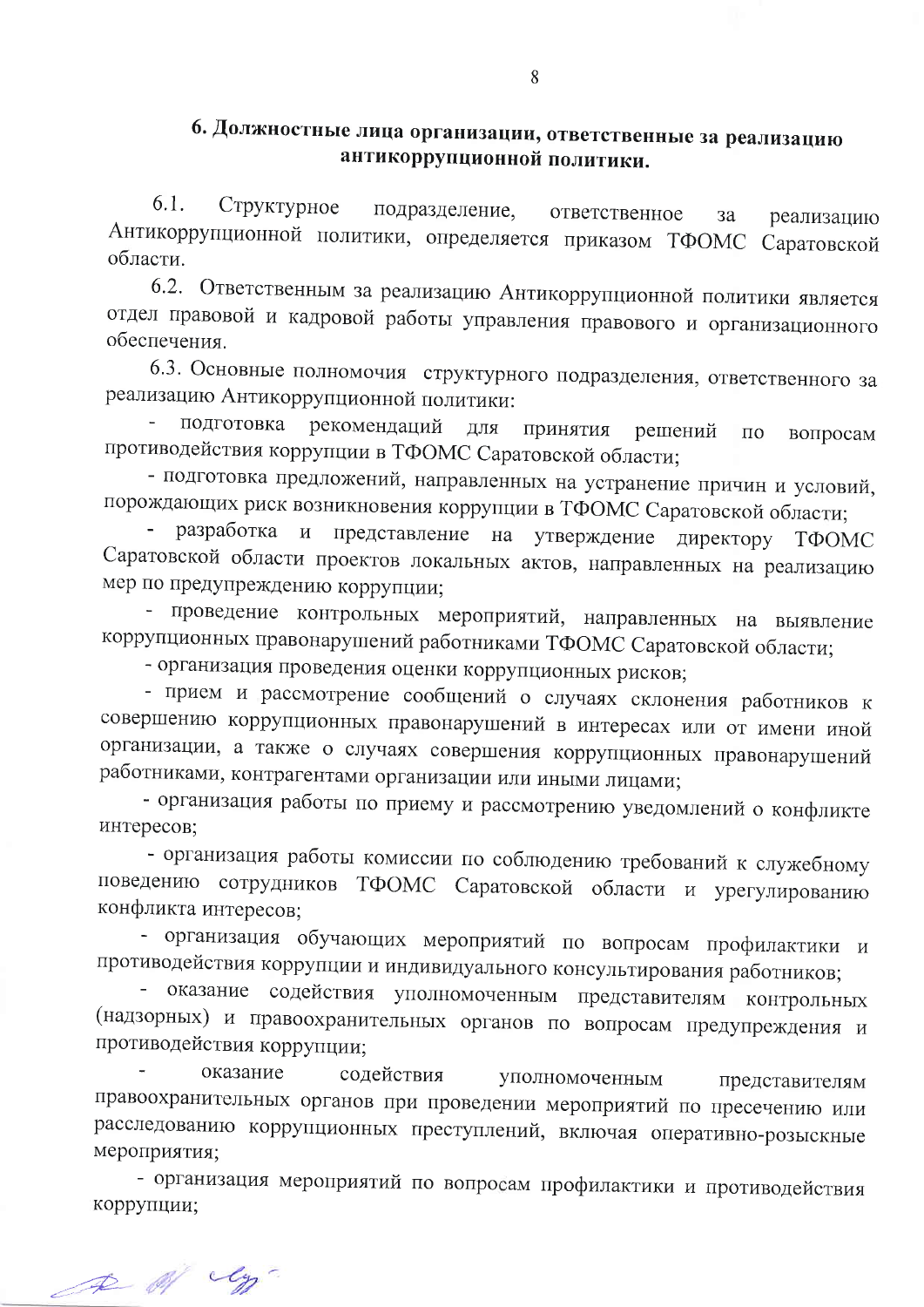- участие в организации антикоррупционной пропаганды;

- проведение оценки результатов антикоррупционной работы и подготовка соответствующих отчетных материалов для директора ТФОМС Саратовской области;

- разработка и поддержание в актуальном состоянии Памятки работникам ТФОМС Саратовской области по профилактике коррупционных и иных правонарушений и иных положений, предусмотренных локальными актами ТФОМС Саратовской области;

- иные полномочия, предусмотренные локальными ТФОМС актами Саратовской области.

## 7. Обязанности работников, связанные с предупреждением и противодействием коррупции.

7.1. Работники ТФОМС Саратовской области в связи с исполнением своих должностных обязанностей обязаны:

соблюдать требования законодательства Российской Федерации  $\,$  M локальных актов ТФОМС Саратовской области в сфере противодействия коррупции;

- руководствоваться положениями настоящей Антикоррупционной политики и неукоснительно соблюдать ее принципы и требования;

воздерживаться от совершения и (или) участия  $\mathbf{B}$ совершении коррупционных правонарушений, в том числе в интересах или от имени ТФОМС Саратовской области;

воздерживаться от поведения, которое может быть истолковано окружающими как готовность совершить или участвовать в совершении коррупционного правонарушения, в том числе в интересах или от имени ТФОМС Саратовской области;

- незамедлительно информировать директора ТФОМС Саратовской области о случаях склонения работника к совершению коррупционных правонарушений;

- незамедлительно информировать директора ТФОМС Саратовской области работнику информации  $\mathbf{O}$ ставшей известной о случаях совершения коррупционных правонарушений другими работниками, контрагентами ТФОМС Саратовской области или иными лицами;

- уведомлять директора ТФОМС Саратовской области о возможности возникновения либо возникшем у работника конфликте интересов;

принимать L, участие  $\mathbf{B}$ обучающих мероприятиях  $\Pi$ O вопросам антикоррупционной политики;

выполнять иные обязанности, предусмотренные законодательством Российской Федерации, локальными актами ТФОМС Саратовской области.

of of ly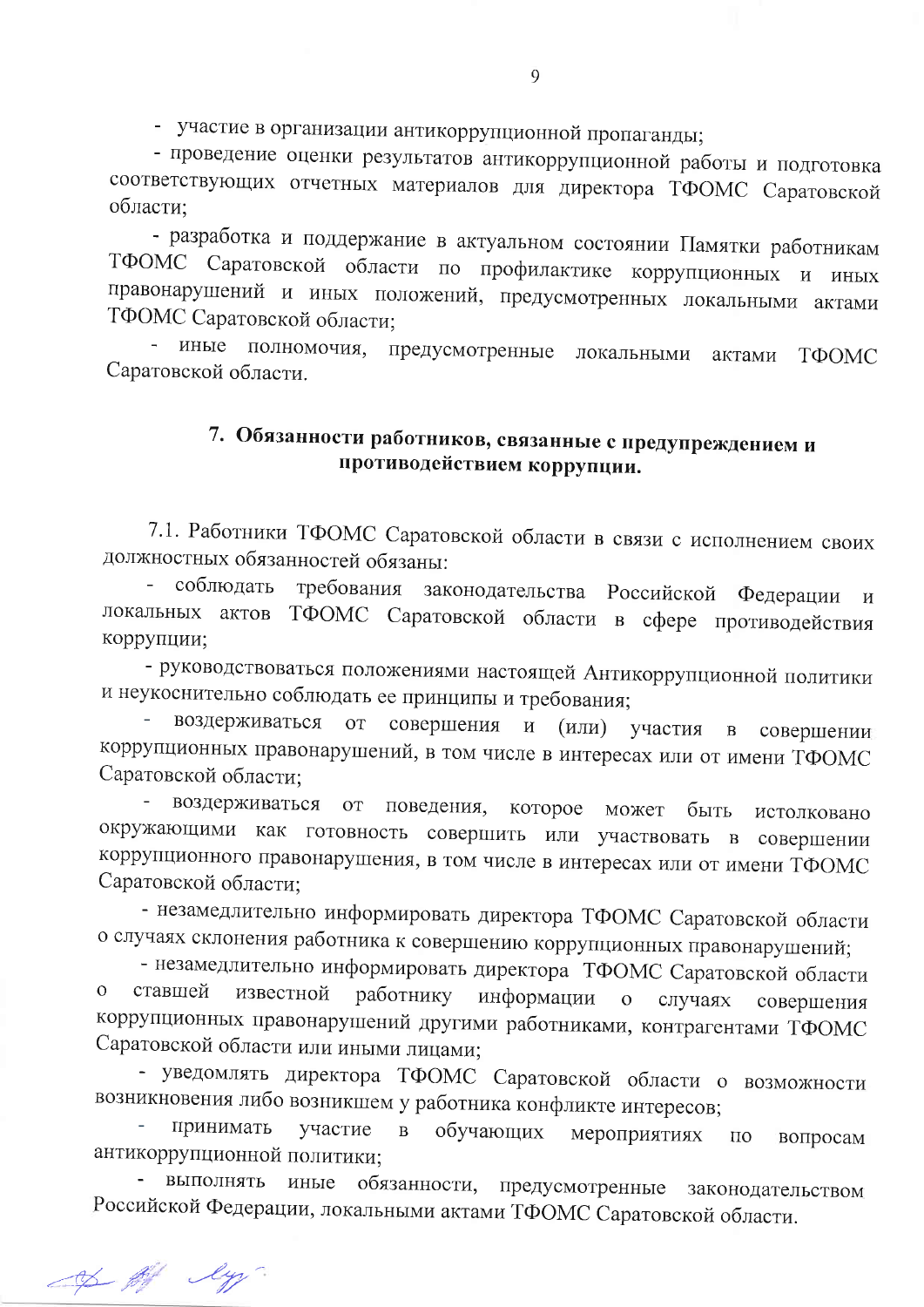### 8. Антикоррупционные мероприятия, реализуемые в ТФОМС Саратовской области.

8.1. В перечень реализуемых антикоррупционных мероприятий в ТФОМС Саратовской области включаются:

8.1.1. Нормативное обеспечение, закрепление стандартов поведения и декларация намерений:

- разработка и принятие Кодекса этики и служебного поведения работников ТФОМС Саратовской области;

- разработка и принятие Положения о сообщении работниками ТФОМС Саратовской области о получении подарка в связи с их должностным положением или исполнением ими должностных обязанностей;

- разработка и принятие: памятки работникам Территориального фонда обязательного медицинского страхования Саратовской области по профилактике коррупционных и иных правонарушений; приказов ТФОМС Саратовской области: о комиссии по соблюдению требований работников Территориального фонда обязательного медицинского страхования Саратовской области  $\mathbf{M}$ урегулированию конфликта интересов; об утверждении Порядка предоставления уведомления о возникновении личной заинтересованности при исполнении должностных обязанностей, которая приводит или может привести к конфликту интересов; об утверждении Положения о конфликте интересов работников Территориального фонда обязательного медицинского страхования Саратовской области; об утверждении Кодекса этики и служебного поведения работников Территориального фонда обязательного медицинского страхования Саратовской области; об утверждении Положения о сообщении отдельными категориями лиц о получении подарка в связи с их должностным положением или исполнением ими служебных (должностных) обязанностей, сдаче и оценке подарка, реализации (выкупе) и зачислении средств, вырученных от его реализации; об утверждении Порядка уведомления работодателя о фактах обращения в целях склонения работника Территориального фонда обязательного медицинского страхования Саратовской области к совершению коррупционных правонарушений;  $\overline{00}$ определении структурного подразделения, ответственного за противодействие коррупции и профилактику коррупционных правонарушений в Территориальном фонде обязательного медицинского страхования Саратовской области.

- разработка иных локальных актов ТФОМС Саратовской области;

- планирование мероприятий по противодействию коррупции.

8.1.2. Разработка и введение специальных антикоррупционных процедур:

- информирование работниками директора ТФОМС Саратовской области о случаях склонения их к совершению коррупционных нарушений, включая создание доступных каналов передачи информации (механизмов «обратной связи»);

- информирование директора ТФОМС Саратовской области о ставшей известной работнику информации о случаях совершения коррупционных

He W Un-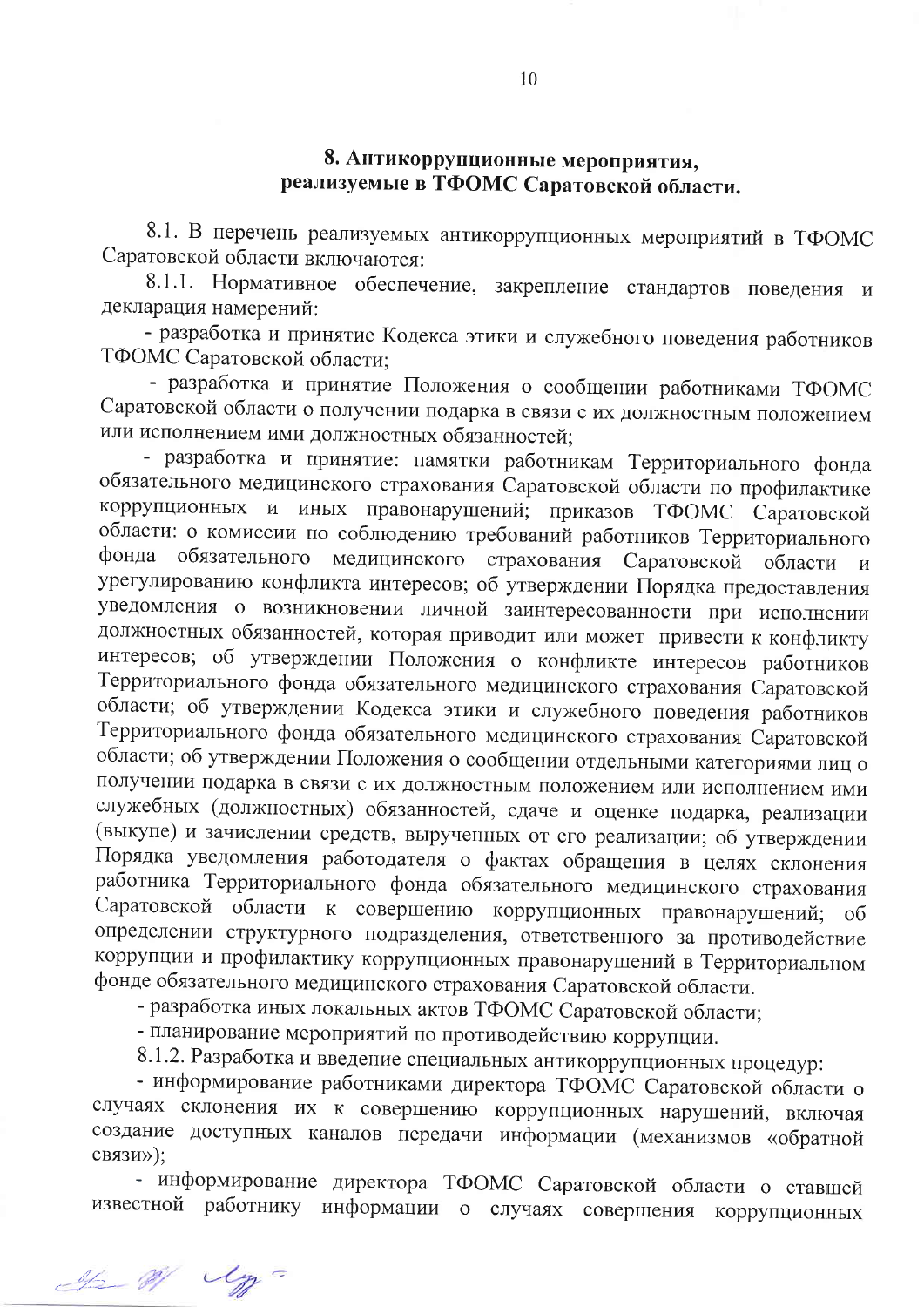правонарушений другими работниками, контрагентами организации или иными лицами, включая создание доступных каналов передачи обозначенной информации (механизмов «обратной связи»);

- информирование работниками директора ТФОМС Саратовской области о возникновении конфликта интересов и установление порядка урегулирования выявленного конфликта интересов;

- защита прав работников, сообщивших о коррупционных правонарушениях;

- проведение оценки коррупционных рисков;

- разработка и внедрение иных процедур, предусмотренных локальными актами ТФОМС Саратовской области.

8.1.3. Обучение и информирование работников:

- ознакомление работников под роспись с нормативными документами, регламентирующими вопросы предупреждения и противодействия коррупции;

- проведение обучающих мероприятий по вопросам профилактики и противодействия коррупции по следующей тематике:

- коррупция в государственном и частном секторах экономики;

юридическая ответственность совершение за коррупционных правонарушений:

ознакомление  $\sim$ требованиями  $\mathbf{c}$ законодательства  $\mathbf{M}$ локальными нормативными актами по вопросам противодействия коррупции и порядком их применения в деятельности ТФОМС Саратовской области;

- выявление и разрешение конфликта интересов при выполнении трудовых обязанностей;

- поведение в ситуациях коррупционного риска;

взаимодействие правоохранительными  $\mathbf{C}$ органами  $\Pi{\rm O}$ вопросам профилактики и противодействия коррупции;

- иным вопросам профилактики и противодействия коррупции.

При организации обучения учитывается категория обучаемых лиц: лица, ответственные за противодействие коррупции в ТФОМС Саратовской области, руководящие работники, иные работники.

Консультирование по вопросам противодействия коррупции осуществляется в индивидуальном порядке.

8.1.4. Оценка результатов проводимой антикоррупционной работы и подготовка отчетных материалов:

- проведение регулярной оценки результатов работы по противодействию коррупции;

- подготовка отчетных материалов о проводимой работе в coepe противодействия коррупции.

8.1.5. Внедрение стандартов поведения работников организации.

В целях внедрения антикоррупционных стандартов поведения среди сотрудников, в ТФОМС Саратовской области устанавливаются общие правила и принципы поведения работников, затрагивающие этику деловых отношений и направленные на формирование добросовестного этичного, поведения

If My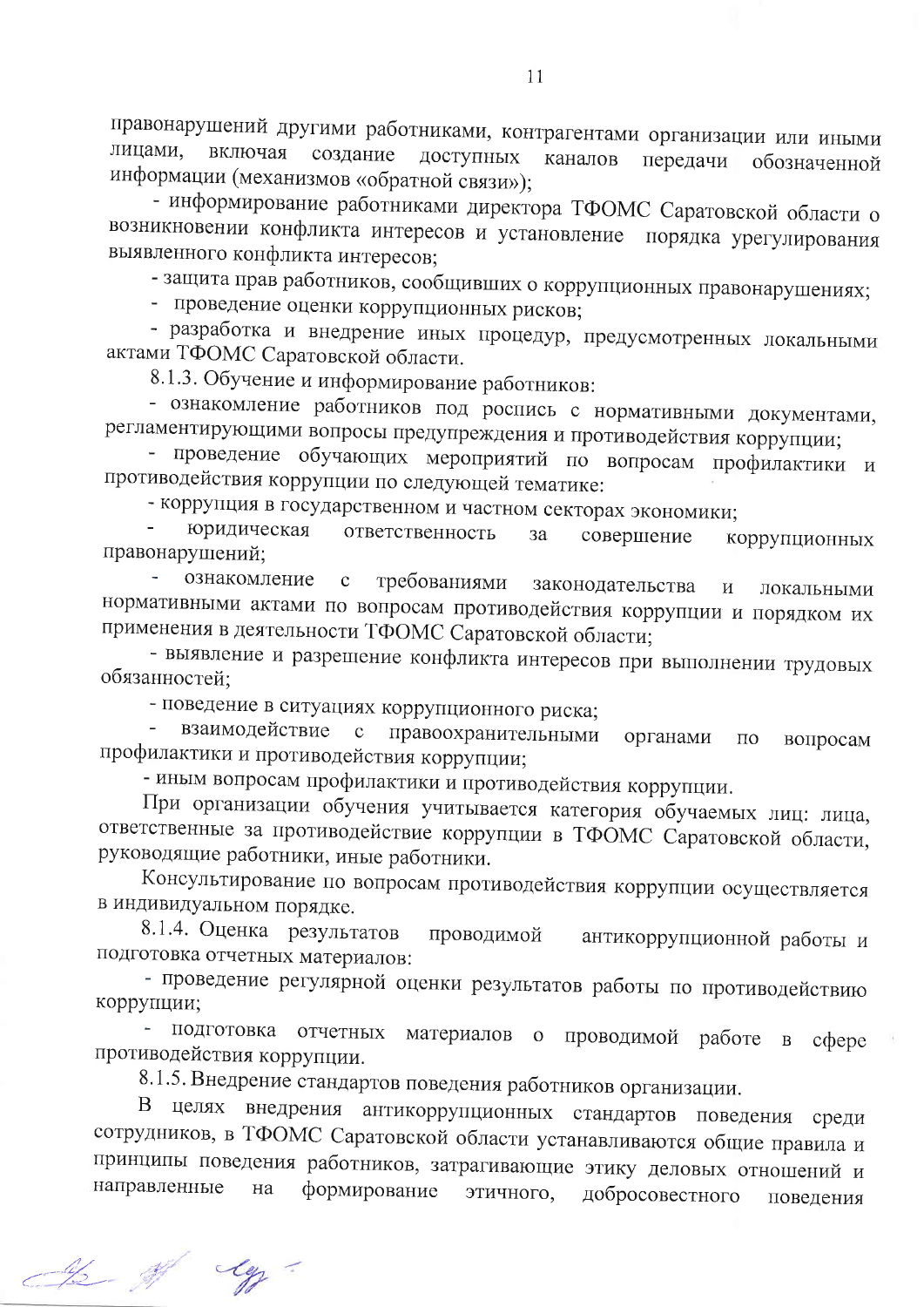работников ТФОМС Саратовской области в целом, которые закрепляются в Кодексе этики и служебного поведения работников ТФОМС Саратовской области, утвержденном директором ТФОМС Саратовской области.

# 9. Применение настоящей Антикоррупционной политики в сфере закупок товаров, работ, услуг для нужд ТФОМС Саратовской области

9.1. При осуществлении полномочий в сфере закупок товаров, работ, услуг, взаимодействии с контрагентами, работники, должностные лица ТФОМС Саратовской области обязаны:

9.1.1. исходить из необходимости предотвращения коррупции и других злоупотреблений в сфере закупок, в части, касающейся:

- планирования закупок товаров, работ, услуг;

- определения поставщиков (подрядчиков, исполнителей);

- заключения предусмотренных Федеральным законом от 05.04.2013 № 44-ФЗ «О контрактной системе в сфере закупок товаров, работ, услуг для обеспечения государственных и муниципальных нужд» контрактов;

- особенностей исполнения контрактов;

- внутреннего мониторинга и аудита в сфере закупок товаров, работ, услуг;

9.1.2. соблюдать ограничения и запреты, установленные Федеральным законом от 05.04.2013 № 44-ФЗ «О контрактной системе в сфере закупок товаров, работ, услуг для обеспечения государственных и муниципальных нужд»;

9.1.3. уведомлять директора ТФОМС Саратовской области в случае возникновения конфликта интересов при осуществлении закупок;

9.1.4. уведомлять директора ТФОМС Саратовской области о невозможности проведения экспертизы поставляемого товара, выполненной работы, оказанной услуги в соответствии с требованиями Федерального закона от 05.04.2013 № 44-ФЗ «О контрактной системе в сфере закупок товаров, работ, услуг для обеспечения государственных и муниципальных нужд»;

исполнять обязанности в целях противодействия коррупции при 9.1.5. осуществлении закупок товаров, работ, услуг для нужд ТФОМС Саратовской области в соответствии с законодательством Российской Федерации  $\overline{M}$ локальными актами ТФОМС Саратовской области.

# 10. Внутренний контроль и аудит.

 $10.1.$ B ТФОМС Саратовской области осуществляется внутренний финансовый контроль и внутренний финансовый аудит в соответствии с законодательством Российской Федерации и локальными актами ТФОМС Саратовской области.

de of y